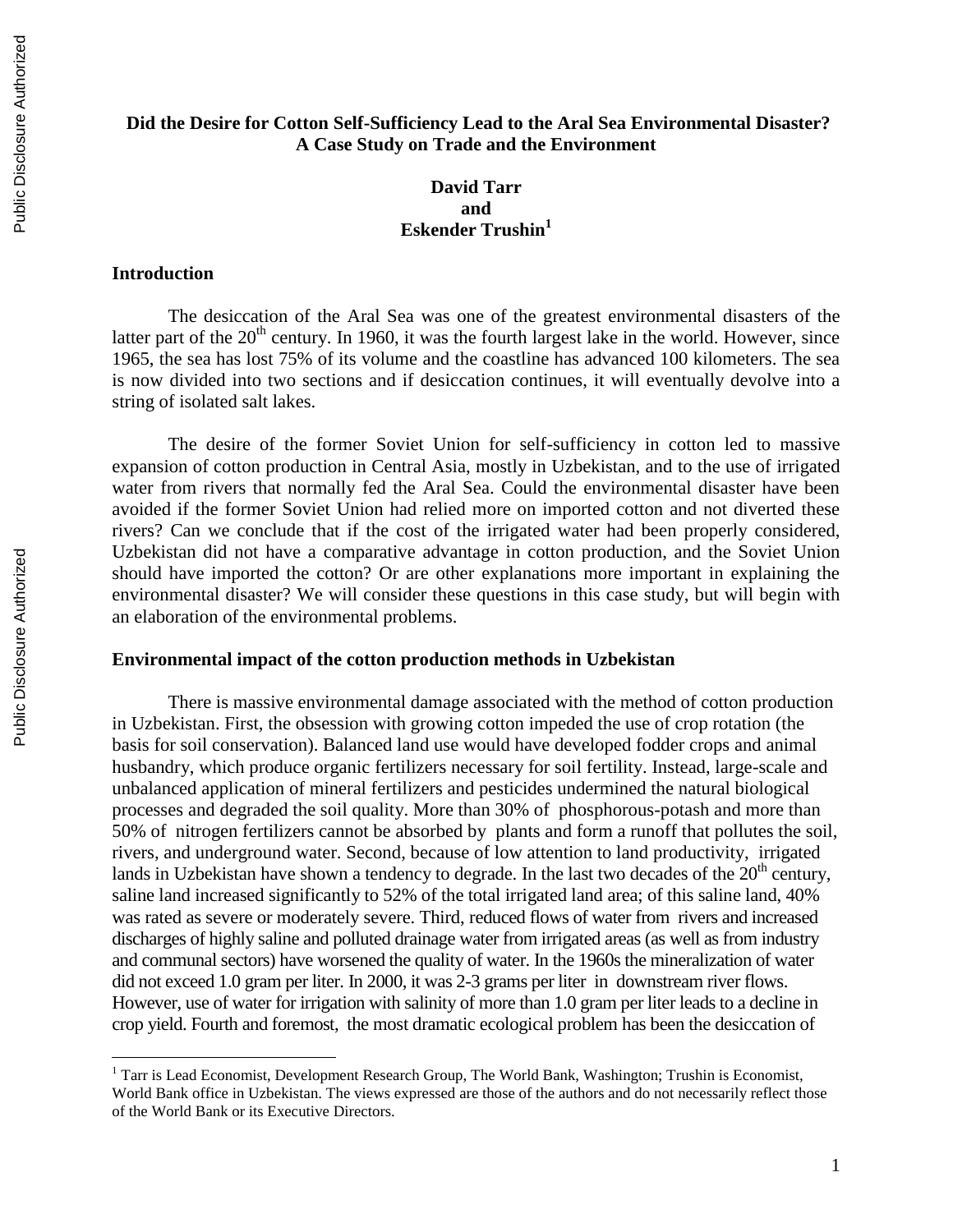the Aral Sea. Extensive development of irrigation for cotton led to 90% of the decline in the runoff of water to the Aral Sea, and only about 10% of the runoff decline was associated with climatic variations. In addition to the facts mentioned above, since 1965 the sea level has decreased from 52.5 to 37 meters. It has lost 57% of surface, and more than 4 million hectares of sea bottom and river deltas have been exposed. The delta wetland areas, once covered by thick vegetation, are now covered by salt and sand. In addition, we have observed degradation of soil quality, changes in flora and fauna, a decline in the fishing industry, and a decrease in the efficiency of irrigated agriculture. Human health has also been adversely affected as both the supply and quality of drinking water have worsened. The natural climate around the Aral Sea has also changed and dust storms sweep across the areas around the Aral.

#### **History of cotton production in Uzbekistan**

The main requirement for cotton production is warm to hot temperatures with low humidity and long hours of sunshine. Cotton needs about 180 very warm days to mature from its emergence from the ground to harvesting [1]. Areas with such characteristics inevitably have a dry climate with hot temperatures and low rainfall in the planting season. Parts of Central Asia, in particular Uzbekistan, had the correct combination of climate, soil and labor availability, and in the  $19<sup>th</sup>$ century, given the amount of land devoted to cotton production, water was also available. When Russia gained control over Central Asia in the  $19<sup>th</sup>$  century, Russian businessmen started growing cotton there using mainly American cotton seeds. In the late  $19<sup>th</sup>$  and early  $20<sup>th</sup>$  centuries, onethird of total irrigated lands were devoted to cotton production, with the rest devoted to grain, fruits and vegetables.

The government of the former Soviet Union pushed the self-sufficiency objective in cotton production much further than Tsarist Russia had done. Moreover, foreign exchange earnings from cotton were a desired objective. Cotton was declared "white gold". Because of Uzbekistan's arid climate, low rainfall and high evaporation, irrigation is an indispensable factor for cotton planting. A key decision of the Soviet planners was to massively expand the land devoted to irrigated cotton production in Uzbekistan. Irrigated lands in Uzbekistan increased from 1.2 million hectares in 1913 to 2.3 million hectares in 1950, and to 4.2 million hectares in 1990. Large public investments in irrigated lands facilitated this expansion [2].

After 1960, the land devoted to cotton production in Uzbekistan constituted about 61% of arable land. This level of specialization was found nowhere else in the world [3]. From 1930 to1990, Uzbekistan was producing more than 2/3 of all cotton produced in the former Soviet Union. Uzbekistan was the world's fifth largest cotton producer out of 90 cotton growing countries and the second largest exporter of cotton fiber after the U.S. [4; 5]

The expansion of irrigated lands has led to the massive withdrawal of more than 90% of water resources from two major Central Asian river basins – Amu-Darya and Syr-Darya - for irrigation of cotton and other crops. From 1913 to1960, out of on average 120 billion cubic meters of water available every year from these rivers, about 64 billion cubic meters was used for irrigation purposes and the remaining 56 billion cubic meters flowed into the Aral Sea [6]. However, by the mid-1980s, the river inflow to the Aral Sea was reduced to just 2-5 billion cubic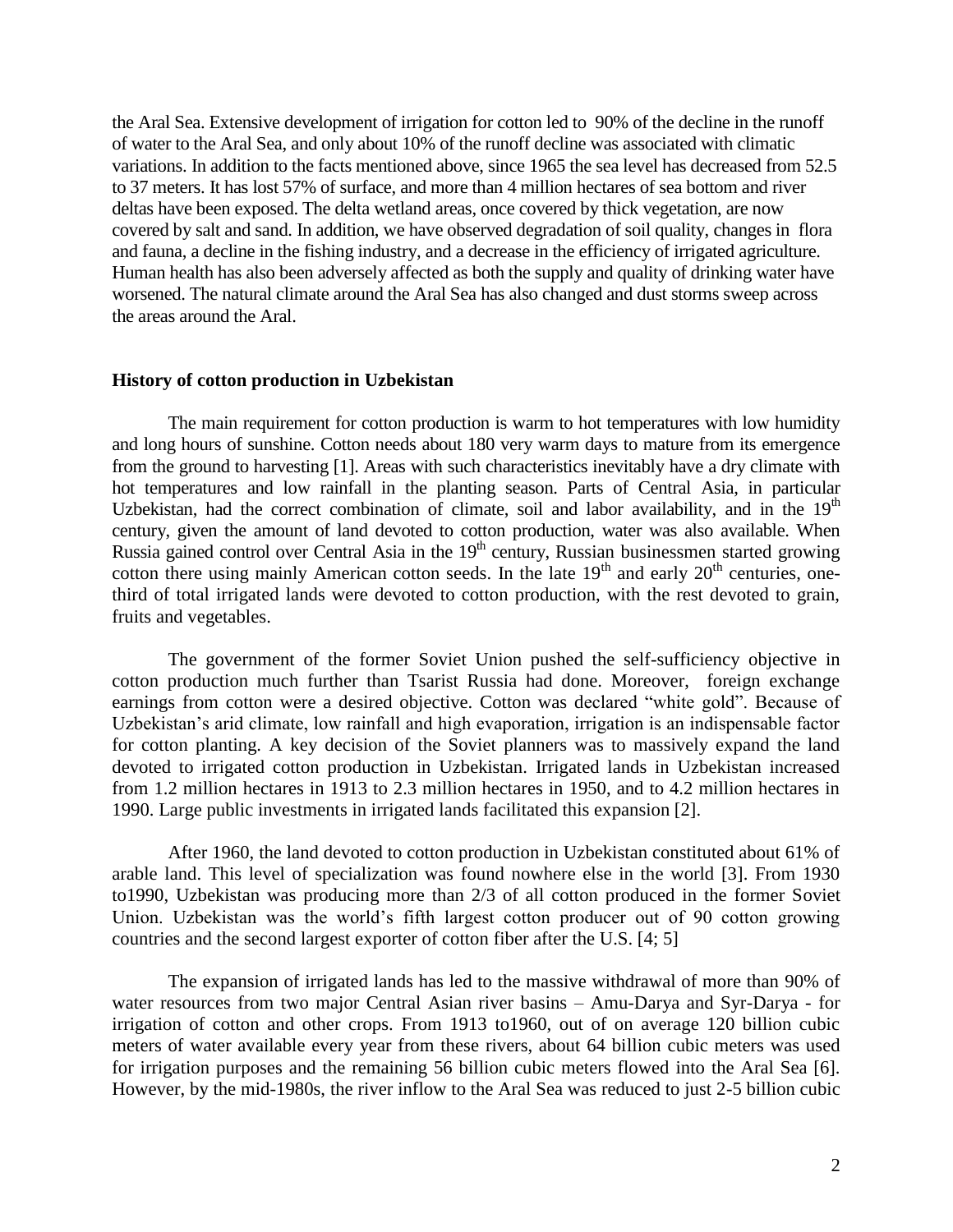meters per year [7], which is much less than the evaporation from the Aral Sea of about 40 billion cubic meters per year.

#### **Could the environmental disaster have been avoided?**

One interpretation of the facts above is that Soviet planners failed to properly take into account the cost of irrigated water. An accurate evaluation of the cost of the water would have resulted in the conclusion that Uzbekistan was not an efficient place to produce cotton. Comparative advantage would have dictated a greater reliance on imports.

There are, however, other interpretations. Fundamental market-based reforms would have allowed greater cotton production on less land, thereby diverting less water. And it may have been possible to import water.

**Productivity Increases on Less Land.** From 1925 to 1928, the Soviet government conducted a land reform which distributed all irrigated lands to peasant family farms on the basis of a long-term and inheritable land lease. This led to the doubling of cotton yield in Uzbekistan in two years. However, in the 1930s Stalin forcefully transferred family lands to collective agricultural enterprises (*kolkhoz* and *sovkhoz*). A family could no longer be the agent (unit) that held economic rights to land for farming. Lands that had been used for family farms were organized into collectives, with a large number of workers. A command and control system was implemented in which the government determined input and output volumes. Low farm gate prices well below international levels were offered. Poor incentives to farmers led to low efficiency in cotton production.

Serious market reforms that would create incentives for farmers on existing land, would have permitted an increase in cotton production without the expansion of land and greater use of water. It is possible, but difficult to conclude with certainty, that productivity increases would have saved enough water to avoid the environmental disaster. The Soviet communist party, however, wanted to avoid these kinds of fundamental market-based reforms.

**Imported water.** Soviet planners predicted that the planned massive expansion of irrigated land in Uzbekistan would cause the Aral Sea desiccation. To prevent that, in the 1960s Soviet scholars prepared feasibility studies on a project to divert about 27 billion cubic meters of water from the Siberian river Ob (6% of its total runoff) through a canal of 2550 kilometers. Estimates of the construction costs vary widely [7; 11], but one recent estimate of the construction costs of a canal to prevent desiccation of the Aral Sea (without irrigation systems for agriculture) is US\$12-15 billion in 2003. Despite several promises by the Soviet government, the project was never implemented, and all work on the project stopped in 1986 amid nationalistic and environmental objections from Russia. Since 2000, however, discussions between Russia and Uzbekistan regarding this project have been revived.

### **Conclusion**

Water resources in Central Asia were not properly valued in the Soviet system and this led to an environmental disaster in the Aral Sea and Central Asia. Fundamental market reforms